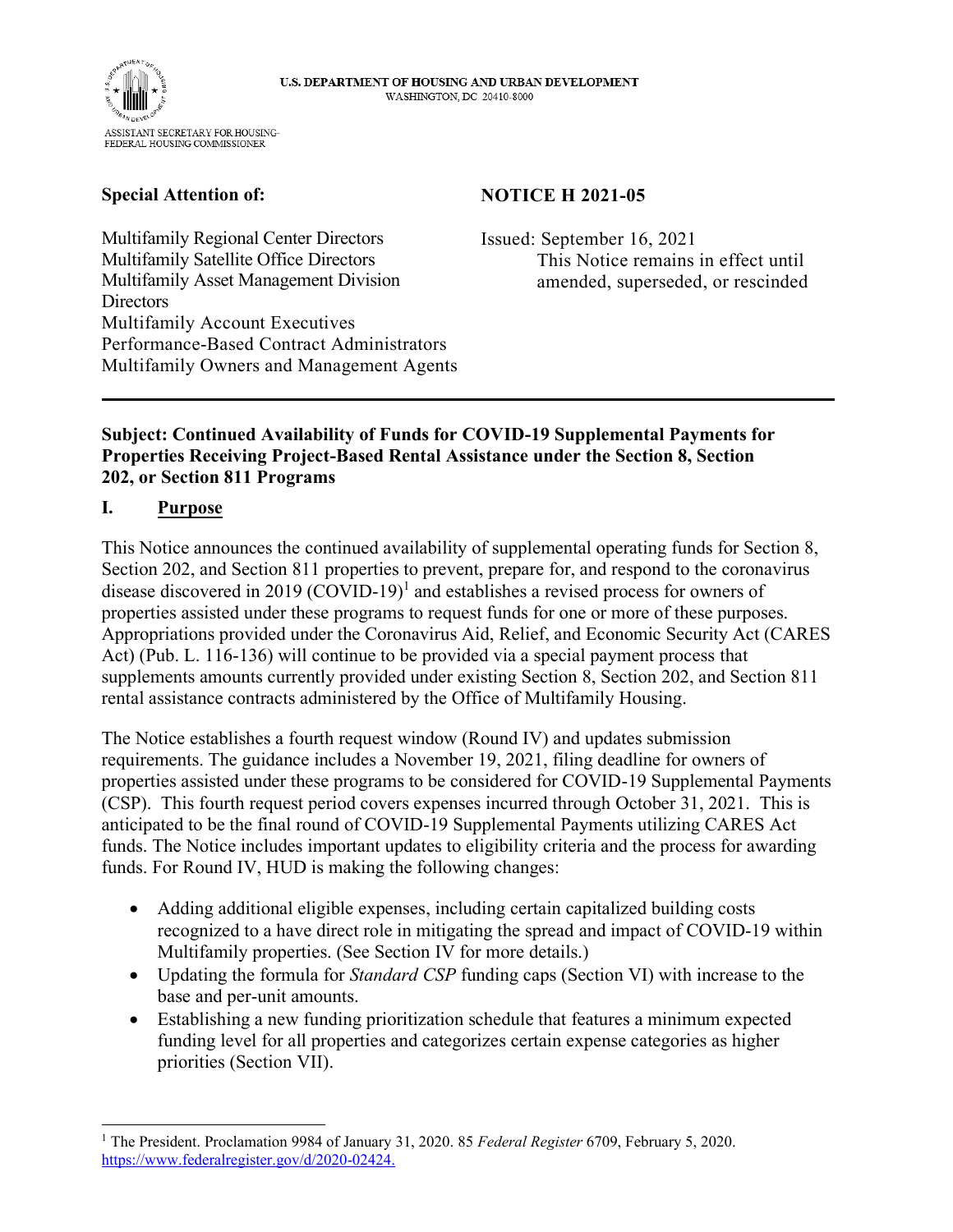• Relaxing financial-need criteria for smaller *Standard CSP* requests to encourage owner support for vaccination efforts and other beneficial expenditures (Section VIII).

Updates to form HUD-52671-E (used by a property owner to request a CSP) are currently pending. An updated version of the form is expected to be posted on HUDCLIPS no later than October 1, 2021.

# **II. Background**

The CARES Act provides \$1 billion under the heading *Project-Based Rental Assistance*  (PBRA) for Section 8 properties, \$50 million under the heading *Housing for the Elderly*  (Section 202), and \$15 million under the heading *Housing for Persons with Disabilities*  (Section 811) to "prevent, prepare for, and respond to coronavirus, including to provide additional funds to maintain normal operations and take other necessary actions during the period that the program is impacted by coronavirus."

A majority of CARES Act funding for Section 8 PBRA, and lesser proportions of Section 202 and Section 811 CARES Act funding, was utilized to maintain normal operations as amounts due to owners under the terms of current rental assistance agreements increased in 2020. CARES Act funding provided an infusion of rental subsidy funds that, together with amounts appropriated under the fiscal year 2020 Appropriations Act, helped to offset decreased tenant rent payments resulting from reduced tenant incomes and to allow continued funding for routine annual contract rent increases.

HUD recognizes that many owners continue to incur additional operational costs to maintain their properties in decent, safe, and sanitary condition as it relates to responding to COVID-19 in the community. To the extent that rent receipts and other project funds are inadequate to address these needs and meet other ongoing financial obligations, HUD has created opportunities for supplemental subsidy payments. On July 23, 2020, Notice H 2020-08 provided an initial request period for CSPs. This was followed by the announcement of a second request period on November 24, 2020, in Notice H 2020-11, and announcement of a third request period on April 13, 2021, in Notice H 2021-01. Through this Notice HUD is making available CARES Act funds for a fourth and anticipated final round of CSPs to offset continuing property expenditures made in response to the effects of COVID-19.

This Notice provides a mechanism for owners to receive payment that is in addition to amounts available to them under the terms of their current rental assistance contracts. All requests for additional payment must be submitted through the COVID-19 Supplemental Payments (CSP) process detailed below.

# **III. Applicability**

This Notice applies to administration of the following programs/project types:

A. Section 8 Project-Based Rental Assistance (PBRA) Housing Assistance Payment (HAP) Contracts

1. New Construction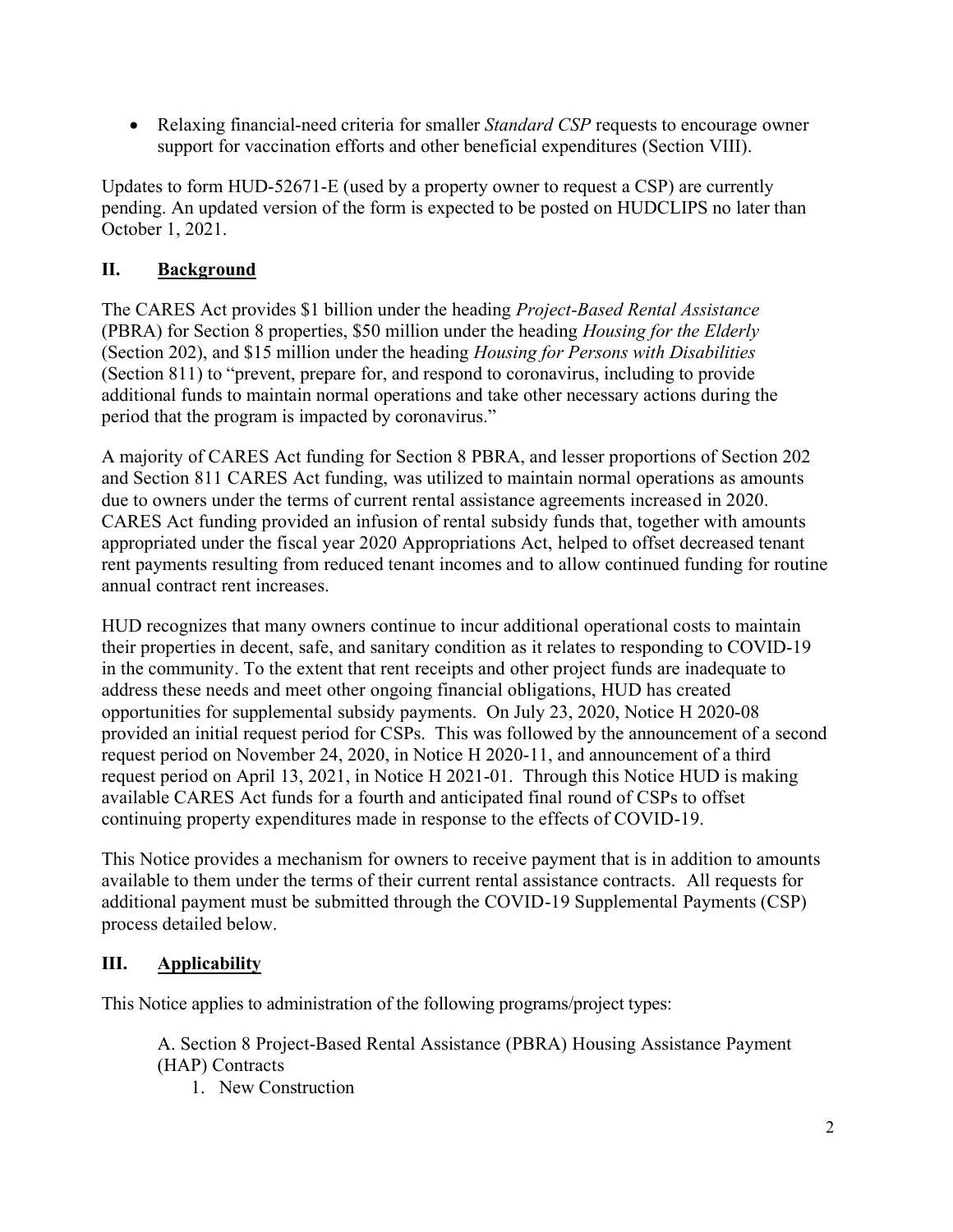- 2. State Housing Agencies Program
- 3. Substantial Rehabilitation
- 4. Section 202/8
- 5. Rural Housing Services Section 515/8
- 6. Loan Management Set-Aside (LMSA)
- 7. Property Disposition Set-Aside (PDSA)
- 8. Rental Assistance Demonstration (RAD)<sup>2</sup>

B. Section 202/162 Project Assistance Contract (PAC)

- C. Section 202 Project Rental Assistance Contract (PRAC)
- D. Section 202 Senior Preservation Rental Assistance Contract (SPRAC)
- E. Section 811 Project Rental Assistance Contract (PRAC)

## **IV. Amounts Available**

HUD may provide CSPs using CARES Act appropriations only. Amounts made available through other appropriations are not available for this purpose. HUD may cumulatively approve CSPs totaling up to \$190 million to Section 8 properties, up to \$25 million to properties under the Section 202 program, and up to \$9 million for Section 811 properties.

| <b>Appropriation Account</b>                          | <b>Initial CSP</b><br>Allocation | Approximate Balance<br>Available for Round $I V^*$ |
|-------------------------------------------------------|----------------------------------|----------------------------------------------------|
| Project Based Rental Assistance (Section 8)           | \$190 million                    | \$158 million                                      |
| Housing for the Elderly (Section 202)                 | \$25 million                     | \$16 million                                       |
| Housing for Persons with Disabilities (Section 811)** | \$9 million                      | \$7 million                                        |
|                                                       |                                  |                                                    |

\*May be reduced by adjustments to CSP Round III funding decisions.

\*\* Section 811 amounts for CSPs may be increased by up to \$1.5 million pending reallocation of CARES Act funds currently held in reserve.

HUD is allocating and prioritizing resources such that all properties meeting core eligibility requirements can expect to be reimbursed for a minimum level of funding, which varies based on property characteristics and the type of rental assistance contract. See Section VII for additional information on minimum expected funding levels.

# **V. Eligible Expenditures**

CSPs will help address operating cost increases incurred by owners to prevent, prepare for, or respond to COVID-19 at their properties, including costs to maintain normal operations and to take other necessary actions while project-based Section 8, Section 202, and Section 811 programs are impacted by COVID-19. CSPs will supplement regular HAP, PAC, PRAC, and

<sup>&</sup>lt;sup>2</sup> Funding is available only to Section 8 RAD contracts that are currently receiving funds through the PBRA account. Projects that are assisted under project-based voucher contracts are not eligible under this Notice but may be under guidance published by HUD's Office of Public and Indian Housing.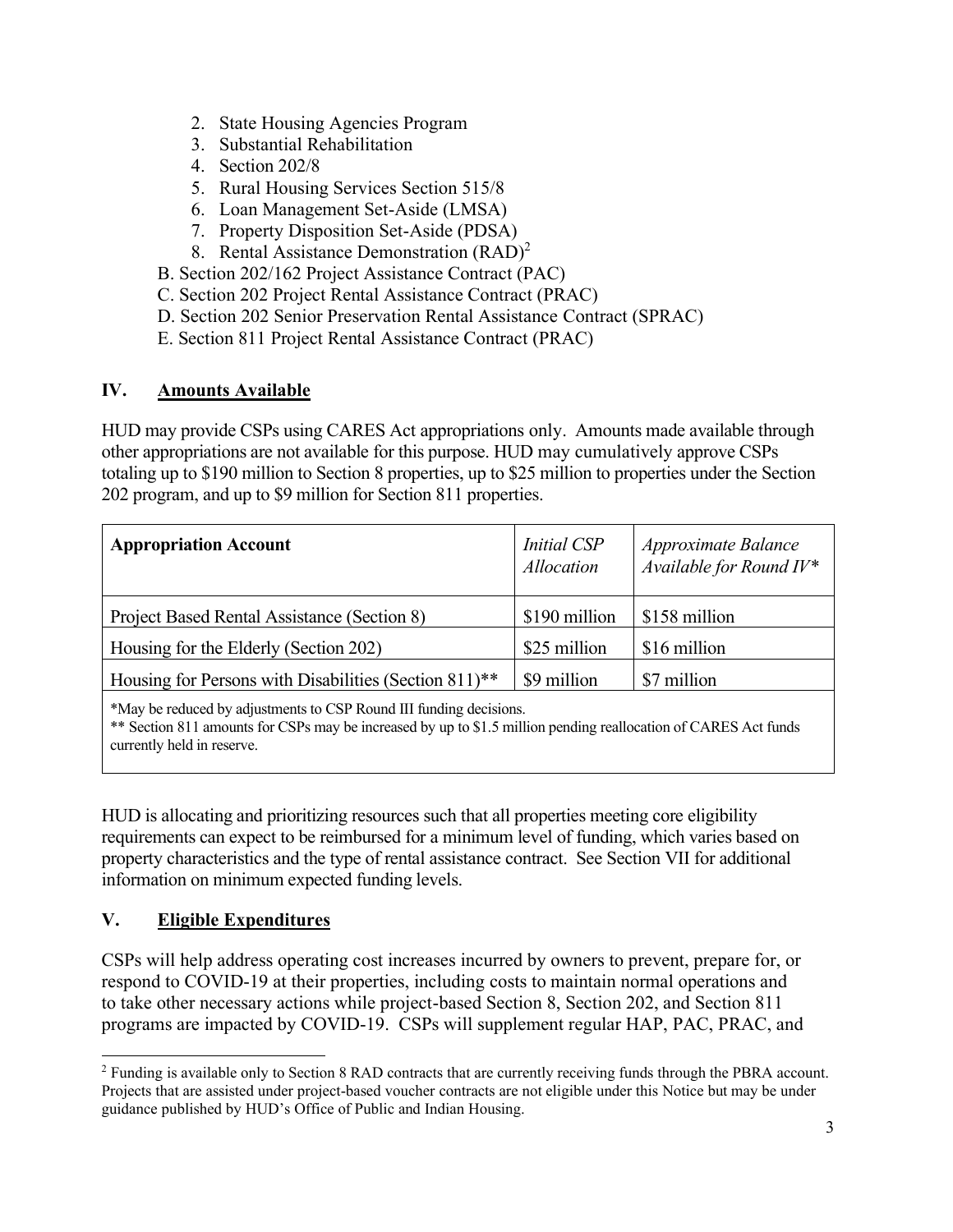SPRAC funds for project expenses related to COVID-19 that are generally consistent with existing program guidance that identifies eligible and ineligible project expenses/operating costs.

CSPs are available only to offset actual expenditures and may not fully reimburse all COVID-19 related costs. CSPs are not a means to receive funding for lower tenant rent contributions due to income reductions, extended vacancies, or unpaid tenant charges. To the extent allowable under current policies, these financial impacts can be addressed through Special Claim payment requests, tenant recertifications with corresponding subsidy voucher adjustments,<sup>3</sup> and use of the **Emergency Rental Assistance Program** (ERAP).

For CSP Round IV, the specific eligible activities and purchases for which costs may be reimbursed through CSP have been classified as Category A and Category B.

*Category A: Operational Expenses.* Category A expenses include the following (changes for Round IV in italics):

- 1) Increased frequency of cleaning and disinfecting common areas and property management offices as a preventative measure.
- 2) Intensive deep cleaning and sanitization services in response to the presence of COVID-19 cases at the property, which may include treatment in units being prepared for re-occupancy, in addition to common areas.
- 3) Office technology and other equipment to facilitate social distancing.
- 4) Personal protective equipment (PPE) such as face masks, goggles, gloves, and hand hygiene products for use by property management staff and for residents entering leasing offices or using common areas.
- 5) Facility and equipment expenses related to maintaining adequate social distancing, including but not limited to cough/sneeze barriers or modifying or limiting access to communal spaces.
- 6) Site control measures in support of shelter-in-place, stay-at-home orders, or visitorrestriction policies within properties.
- 7) Temporary staffing, contract services, overtime pay, and/or supply expenditures to maintain or enhance ongoing service coordination in properties designated to serve the elderly or persons with disabilities (excludes service coordinator positions funded by a Multifamily Service Coordinator Grant).<sup>4</sup>

<sup>&</sup>lt;sup>3</sup> See [HUD Handbook 4350.3](https://www.hud.gov/program_offices/administration/hudclips/handbooks/hsgh/4350.3) and the [Multifamily Special Claims Guide](https://www.hud.gov/sites/documents/HSG-06-01GC1GUID.PDF) for additional information.

<sup>4</sup> Properties with service coordinator positions funded by a HUD Multifamily Service Coordinator grant may instead request supplemental CARES Act funding for their MFSC program through a grant amendment. Cost increases associated with ongoing service coordinator activities funded by an Integrated Wellness in Supportive Housing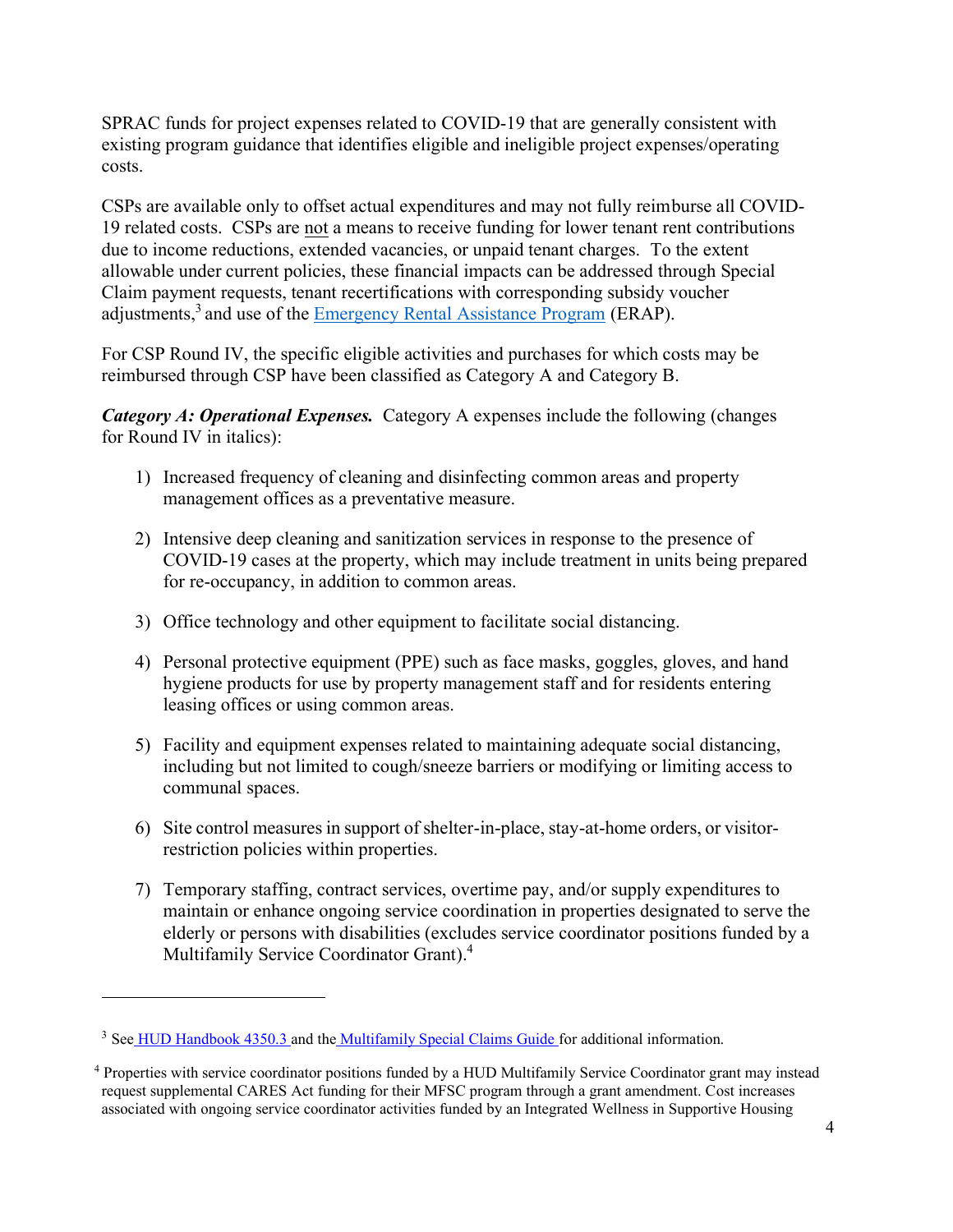- 8) Temporary staffing increases to process higher-than-normal volumes of interim tenant recertifications requested by tenants due to loss of income (includes overtime and new positions; excludes "hazard pay" or other bonuses).
- *9) Incremental costs of upgrading disposable HVAC air filters to include those with higher Minimum Efficiency Reporting Value ratings. This should not include the full cost of routine replacement but may include the incremental cost of purchasing higher-quality filters over basic ones that were previously used. Also permitted are minor equipment expenditures to improve air quality over a temporary period (i.e., rental or purchase of a window fan or portable air purifier in the leasing office or high-traffic common areas).*
- 10) Property operating costs associated with facilitating access to COVID-19 vaccination and testing services for residents that are administered by third-party healthcare providers. Overtime for property management staff and existing service coordinators, additional cleaning and PPE associated with conducting vaccination, and testing events and temporary clinics at the property are among the eligible expenses.<sup>5</sup> Also covered are *owner reimbursements to residents for public transit fares* and owner costs for transportation services, not to exceed the current Internal Revenue Service rate of \$0.56 per mile, to provide residents access to nearby vaccination sites. *Expenses for tent, table, and chair rentals for outdoor vaccination events at the property will be permitted*. Reimbursable expenses do NOT include the costs for provision of any medical care, such as the cost of individual tests, vaccinations, or clinical consultations.

<sup>(</sup>IWISH) grant are eligible expenses under CSP only to the extent increases were paid from project operating funds. CSP may not be requested for COVID-related expenses that were previously reimbursed from IWISH grant funds. In addition, CSP reimbursement is not permitted for any costs associated with IWISH wellness nurse positions or for elderly direct services costs.

 $<sup>5</sup>$  Temporary use of property common areas, parking lots, and vacant offices by providers of healthcare services to</sup> provide COVID-19 testing and vaccines to residents is generally allowable at Multifamily properties. Owners and agents should ensure that their testing site has a Clinical Laboratory Improvement Amendments (CLIA) certificate of waiver or is covered by another facility's CLIA certificate. Owners and agents are encouraged to consult with their legal counsel before hosting healthcare services on site and to visit the [CDC's vaccine web page](https://www.cdc.gov/vaccines/covid-19/index.html) for further information.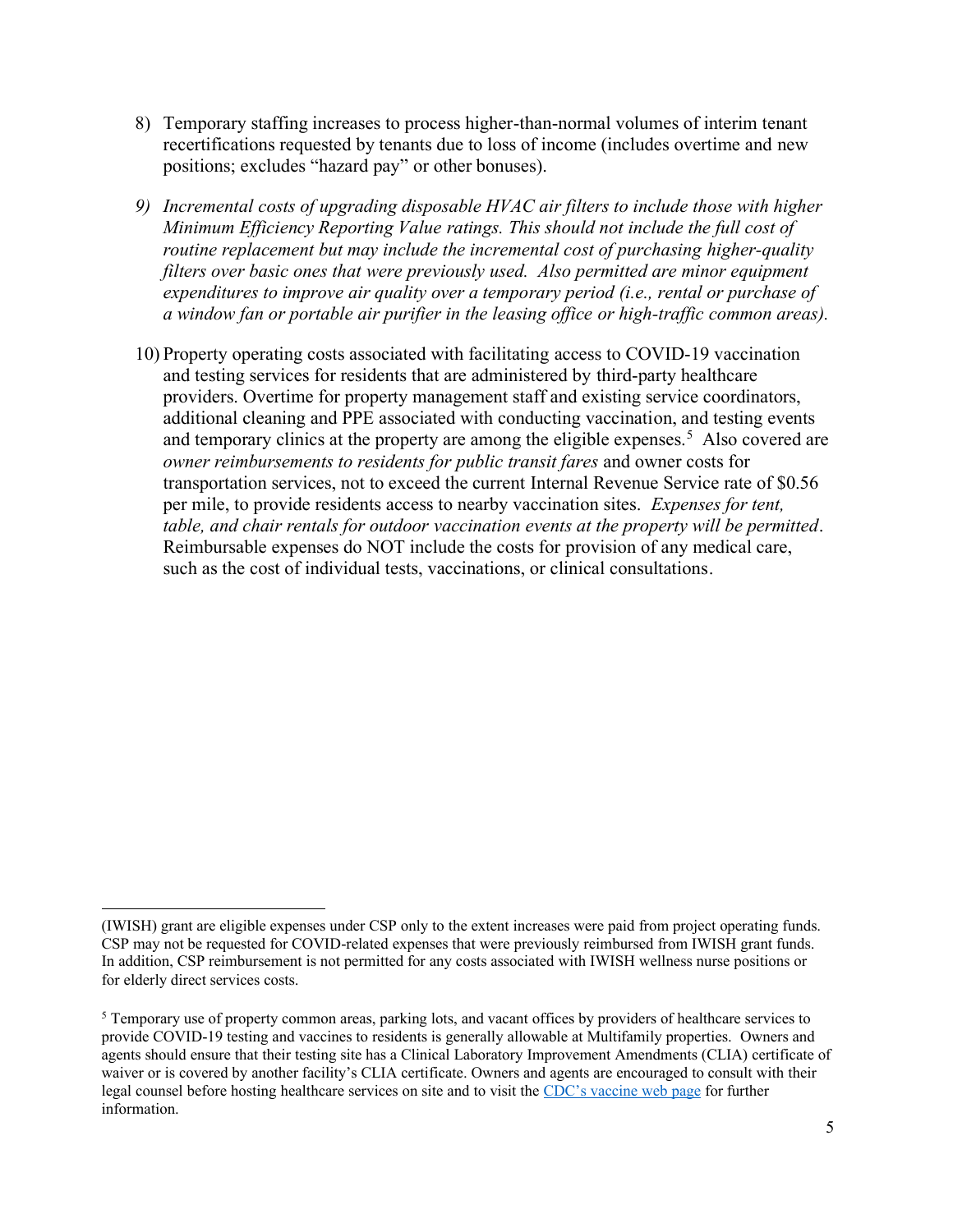CSPs are intended to address temporary cost increases associated with property management during the period of national COVID-19 impact and are not available for capital costs, except where specifically identified under Category B.

### **Vaccination Resources for Property Managers and Owners**

In May 2021, U.S. Housing and Urban Development (HUD) Secretary Marcia L. Fudge and U.S. Health and Human Service (HHS) Secretary Xavier Becerra announced a joint-agency effort to increase access to COVID-19 prevention and treatment services, including testing and vaccinations. The Departments released a **[HUD COVID Vaccination and Testing](https://www.hud.gov/sites/dfiles/Main/documents/HHS-HUD-COVID-19-Vaccinations-Toolkit.pdf)  [Toolkit](https://www.hud.gov/sites/dfiles/Main/documents/HHS-HUD-COVID-19-Vaccinations-Toolkit.pdf)** and are offering informational resources to support housing provider efforts to facilitate access to services.

HUD encourages housing providers to partner with Federally Qualified Health Centers (FQHCs) to improve access to vaccinations. Toward that end, HUD has produced an [interactive mapping tool.](https://lnks.gd/l/eyJhbGciOiJIUzI1NiJ9.eyJidWxsZXRpbl9saW5rX2lkIjoxMDUsInVyaSI6ImJwMjpjbGljayIsImJ1bGxldGluX2lkIjoiMjAyMTA1MTAuNDAyMjUwMDEiLCJ1cmwiOiJodHRwczovL2h1ZC5tYXBzLmFyY2dpcy5jb20vaG9tZS93ZWJtYXAvdmlld2VyLmh0bWw_ZXh0ZW50PS0xNDQuMjMwMSUyQzExLjc0MDglMkMtMzYuMzAwNSUyQzU4LjMzMzkmdXRtX21lZGl1bT1lbWFpbCZ1dG1fc291cmNlPWdvdmRlbGl2ZXJ5JndlYm1hcD01ZDk3OTgyZTMzYjM0ZDdmODE5NTY1YWMxZTlmODNkOCJ9.8CcHS_KewJWRRckMRUQCZ7nOQWM9oDxUvQ7zke8CDfA/s/1356785023/br/106147159081-l) Alternatively, owners looking to partner with a non-FQHC vaccine provider can visit **[Vaccines.gov](https://lnks.gd/l/eyJhbGciOiJIUzI1NiJ9.eyJidWxsZXRpbl9saW5rX2lkIjoxMDcsInVyaSI6ImJwMjpjbGljayIsImJ1bGxldGluX2lkIjoiMjAyMTA1MTAuNDAyMjUwMDEiLCJ1cmwiOiJodHRwczovL2NsaWNrLmNvbm5lY3QuaGhzLmdvdi8_cXM9MDA0ZmUzZjVhNWNmMWRjOTM2M2M4MGYzM2YzYjZhMDAxOTU0OWNkZTIwM2MwNzQ2OTNmNDU5ZjI5ZDllYTRiOTliOTIzZWZiNTA1ODA5OWQ1MTE4MjIzMzQ1ZGMxZmRiNmYxYzRmMjUyYjlkNjA5NSZ1dG1fbWVkaXVtPWVtYWlsJnV0bV9zb3VyY2U9Z292ZGVsaXZlcnkifQ.18tzmBCx3HSnZspT3oW2QWor8du2HG654HGILjNXRps/s/1356785023/br/106147159081-l)** and **[vacunas.gov](https://lnks.gd/l/eyJhbGciOiJIUzI1NiJ9.eyJidWxsZXRpbl9saW5rX2lkIjoxMDgsInVyaSI6ImJwMjpjbGljayIsImJ1bGxldGluX2lkIjoiMjAyMTA1MTAuNDAyMjUwMDEiLCJ1cmwiOiJodHRwczovL2NsaWNrLmNvbm5lY3QuaGhzLmdvdi8_cXM9MDA0ZmUzZjVhNWNmMWRjOTExMjA3MDI4OWFkZGNmZDFmNmE2MTNmN2ZiMGRhMzRkMTk5NTY2YjhiMWQxMzExZmUyZGNkNGY0ZmQ3NGE4OWFhMDgyNGNmZTc0YjMwZjY2ZjM2YWQ1MjAzYjkzYjVhMyZ1dG1fbWVkaXVtPWVtYWlsJnV0bV9zb3VyY2U9Z292ZGVsaXZlcnkifQ.2XeHii0zfsAyWdQMZWezrtD55t_HkmIyLnxUaJMxotQ/s/1356785023/br/106147159081-l)**, which feature 50,000 vaccination sites across the country, including primary care physicians, federal pharmacy partners, state sites, and FEMA sites. Locations are updated frequently.

*Category B: Eligible Capital Expenses.* This CSP round will consider reimbursement of certain capital investments made in direct response to COVID-19 that will benefit the property over a multi-year period that includes (but may extend beyond) the period for which the property is affected by COVID-19.

The following are *Eligible Capital Expenses* that are newly eligible under Round IV:

- 1) *Incremental Costs for HVAC System Ventilation and Filtration Upgrades.* Owners may include only the marginal cost of system enhancements specifically designed to limit virus transmission in building common areas by improving air flow and filtration. CSP reimbursements are authorized to supplement, not replace, expenditures from the Reserve for Replacement accounts for HVAC systems. All technologies must be consistent with virus mitigation measures identified by the CDC. Please see CDC communications on maintaining healthy environments in common areas of multifamily housing, including "[Ensuring Adequate Ventilation](https://www.cdc.gov/coronavirus/2019-ncov/community/multifamily-housing.html)" [\(https://www.cdc.gov/coronavirus/2019-ncov/community/multifamily-housing.html\)](https://www.cdc.gov/coronavirus/2019-ncov/community/multifamily-housing.html).
- 2) *Emergency Generators to protect vulnerable elderly residents from the exposure risk associated with evacuations/displacement*. HUD will allow reimbursement only where generators are necessary to address critical medical needs and a documented risk of recurring power outages pose a significant risk to residents if stay-at-home orders or other public health directives prevent or discourage temporary relocations.
- 3) *Broadband Wi-Fi Infrastructure.* Though an increasing number of buildings include broadband wiring for individual units and community rooms, this infrastructure does not exist in many older HUD-assisted buildings that have not been recently renovated.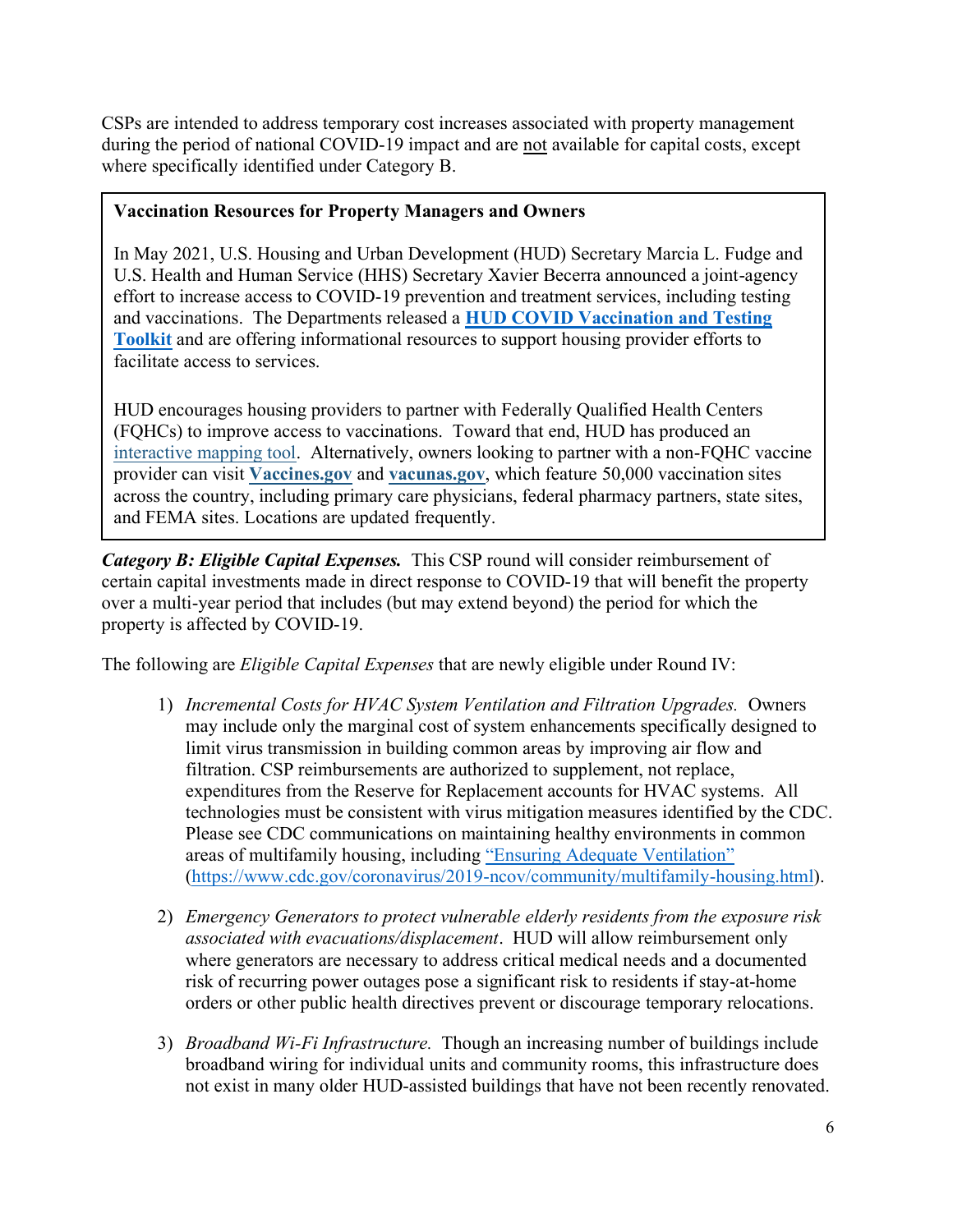Building-wide Wi-Fi is recognized as an effective means to make internet service available to residents in facilities that are not currently wired throughout for broadband. HUD will allow CSP reimbursement for the purchase and installation of infrastructure needed to support building-wide Wi-Fi. <sup>6</sup> The equipment may support service within tenant units and/or in common areas such as the lobby or community rooms. HUD will not allow CSP reimbursement for monthly service costs, which may be paid only from external (non-project funds) or through an optional service charge paid by tenants (see footnote 6 for additional information).<sup>7</sup> The provision of internet services for tenants cannot be included in HUD rents or in utility allowances.

In CSP Round IV, HUD will consider requests to reimburse eligible costs incurred between the enactment of the CARES Act on March 27, 2020, and October 31, 2021. All requests to address expenditures for staffing, contractors, and other services must be for services provided during the eligible time frame. Costs for purchases of bulk supplies (such as PPE and sanitizer) may reflect inventory purchased during the eligible timeframe that can reasonably be anticipated for use through December 31, 2021.

## **VI. Standard CSP Request Cap**

HUD is retaining a structure for CSP requests that considers the size of a request relative to certain property characteristics. Whether the amount requested is above or below the *Standard CSP* cap for the property determines eligibility requirements, the level of supporting documentation required by HUD, and the funding priority. (Note, the term *Standard CSP* replaces the *Tier I* designation used in prior rounds).

The *Standard CSP* request process allows for the reimbursement of expenses up to a capped amount for each of the four CSP operating periods based on a formula that considers property size, whether the property has a service coordinator funded from HUD rent receipts, and whether the property's rental assistance contract or other controlling documents specify that the property houses elderly residents.<sup>8</sup> The CSP caps for Round IV have been modified in accordance with the longer time period for incurring expenses. In addition, an upper limit of \$25,000 has been added for *Standard CSP* requests. Property-level caps for Round IV are as follows:

- \$2,500 base amount per property, plus \$75 per assisted unit;
- \$1,000 additional per-property allowance for properties specified to house elderly residents (see footnote 8 for further definition) $8$ ;

<sup>&</sup>lt;sup>6</sup> CSP funds for Wi-Fi infrastructure are not available to properties currently operating under a HUD-approved Telecommunications Agreement with an internet service provider.

 $7$  Tenant fees for Wi-Fi access must be limited to amounts necessary to pay the costs borne by the owner to provide the service. Fees must be implemented consistent with the requirements of [Handbook 4350.1, Chapter 7,](https://www.hud.gov/sites/documents/DOC_25304.PDF) Section 9, A and B. Additional specifications for accounting and financial reporting of these tenant fees/owner costs will be provided upon approval of any fees by HUD.

<sup>8</sup> Includes all Section 202 PRACs, Section 202/8 HAPs (excluding those designed for non-elderly disabled), Section 515/8 HAPs designated for elderly residents, properties with owner-adopted elderly restrictions pursuant to Section 658 of Title VI of Subtitle D of the Housing and Community Development Act (HCDA) of 1992, and Section 8 properties designed primarily for elderly residents where the owner has adopted a preference for the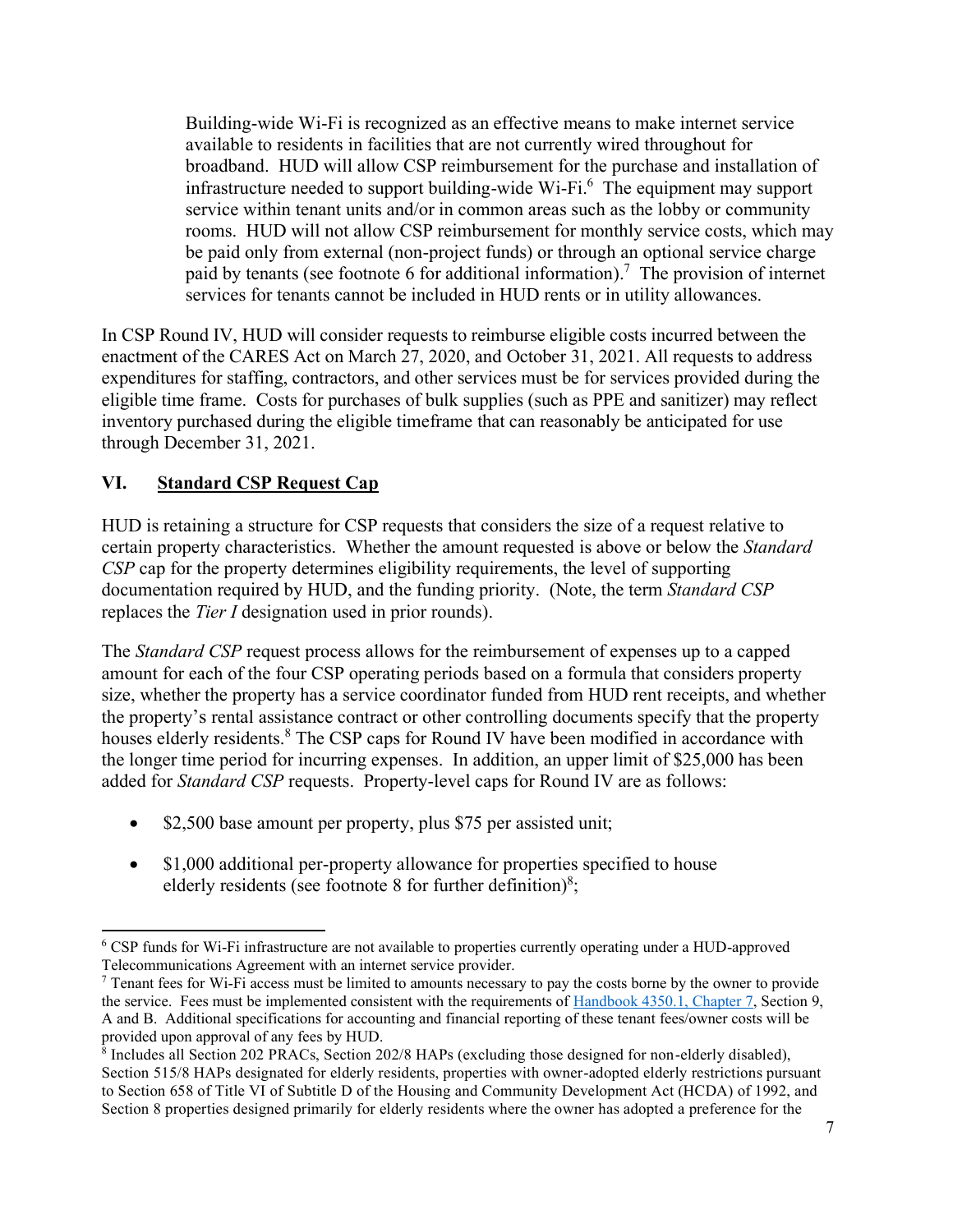- Up to \$1,250 additional allowance for properties with an ongoing service coordinator program funded from operating income (as reported to HUD through *Standard for Success*) or funded with an IWISH grant. The service coordinator allowance may be claimed only for eligible COVID-19-related service coordinator program cost increases and cannot be utilized for other COVID-19 costs.
- The maximum amount for a *Standard CSP* request is \$25,000, regardless of property size or characteristics. All requests for payment exceeding \$25,000 will be subject to the additional eligibility and supporting documentation requirements identified in Section VIII.

## *Note: Standard CSP request caps are calculated per property, not per contract. For these purposes, scattered-site projects are considered one property.*

To illustrate the cap calculation, a property with 50 units that is specified to house the elderly could request reimbursement for up to \$7,250 as a *Standard CSP* request. A designated elderly property of the same size that has also incurred at least \$1,250 in COVID-19 related costs for their budget-based service coordinator program could claim up to 8,500. A third example is a 350-unit, high-rise property. Given the large number of units, this property's *Standard CSP* cap is set at the \$25,000 ceiling. *Standard CSPs* are primarily intended to help offset costs for COVID-19 prevention and preparation but may also cover costs for responding to an outbreak at the property.

Owners may request larger sums above the *Standard CSP* cap to address cost increases associated with responding to reported COVID-19 outbreaks among property residents or in response to extensive community exposure that creates a threat to the health and safety of residents within the community. Requests above a property's *Standard CSP* cap must be substantiated by supporting documentation for expenses and evidence of specific COVID-19 impacts that necessitated the exceptional expenditures (see Section VIII for further detail). There is no cap on payments to individual properties except as limited by the terms below and the availability of funds.

This Notice establishes a fourth CSP operating period, which runs for seven months from April 1, 2021, through October 31, 2021. Owners may prepare and submit a CSP Request, Form HUD-52671-E, for each of the four operating periods:

- Operating Period 1: March 27, 2020, through July 31, 2020;
- Operating Period 2: August 1, 2020, through November 30, 2020;
- Operating Period 3: December 1, 2020, through March 31, 2021;
- Operating Period 4: April 1, 2021, through October 31, 2021.

*Combined Requests.* Some smaller requests covering multiple operating periods may be combined on a single HUD-52671-E. If an owner has not previously received a CSP for expenses incurred in a particular prior period, is now seeking reimbursement for multiple operating periods, and the total

elderly consistent with Section 651 of Title VI, Subtitle D of the HCDA (see HUD Handbook 4350.3 Chapter 3 for details).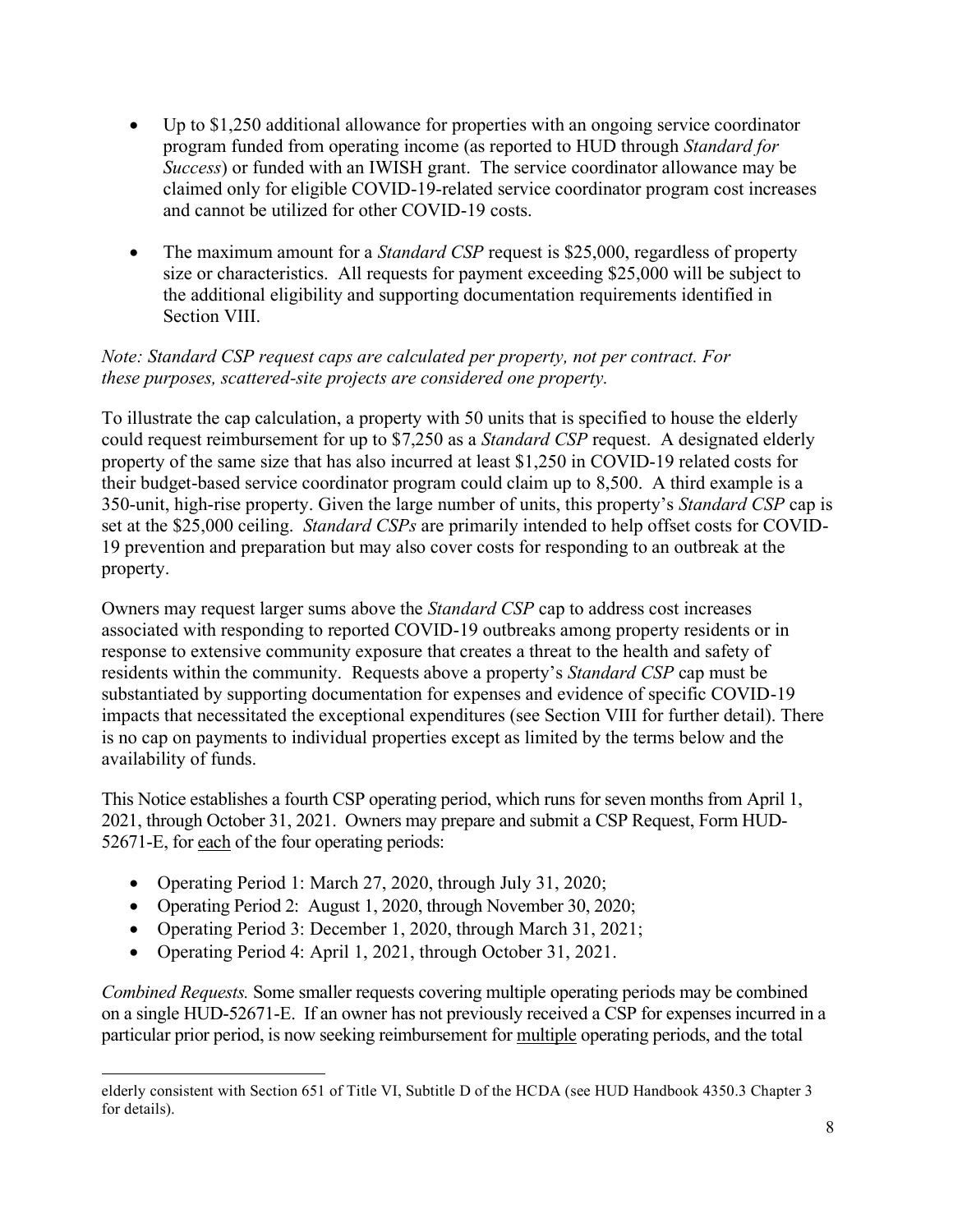expenses fall below the single period *Standard CSP* cap, the owner may choose to combine all expenses on one HUD-52671-E. If an owner is seeking reimbursement for multiple operating periods, and the total expenses for which reimbursement is being sought *exceed* the *Standard CSP* cap, the owner must separate expenses from the different operating periods and submit up to four separate HUD-52671-E forms. For example, if the property *Standard CSP* cap is calculated as \$5,630, and the owner incurred expenses of \$3,750 from August 1, 2020, through November 30, 2020, and \$1,700 between December 1, 2020, and March 31, 2021, the total request of \$5,450 can be consolidated on one form. If the expenses from the third operating period were also \$3,750, then the cumulative total would exceed \$5,630, and the owner would need to submit a separate form for each of the two operating periods.

*Amendments to Prior Approvals*. In prior CSP rounds HUD has prohibited the approval of a CSP that included expenses incurred in an operating period for which a CSP of any amount was previously approved. For CSP Round IV, HUD will permit owners to amend prior round approved CSP requests to include additional expenses that they may have inadvertently omitted or are now made eligible by the Round IV Notice. All amendments to prior round requests will be subject to current *Standard CSP* caps and must be evaluated cumulatively to determine eligibility. For example, "Property A" previously received a payment of \$3,500 for Operating Period 1. The owner did not previously include the \$300 cost of a portable air purifier for their leasing office and also overlooked \$500 in overtime by a leasing office assistant helping with interim tenant recertifications, both of which were expenses incurred during Operating Period 1. The *Standard CSP* cap for the property is \$4,400. The combined prior approval (\$3,500) and amendment request (\$800) total \$4,300, which remains below the *Standard CSP* cap and thus the amendment is eligible as a *Standard CSP* request under Round IV.

### **VII. Prioritization Criteria for Funding Approvals**

For Round IV, HUD has established a new funding prioritization plan that will be applied should CARES Act appropriations be insufficient to fully fund all eligible CSP requests. HUD will fund all eligible requests within each appropriation account (*PBRA, Housing for the Elderly, Housing for Persons with Disabilities*) in the order indicated in Table 1 (see below) until all CARES Act funds in each account are exhausted. If any priority step in the Table 1 funding allocation cannot be funded in full, HUD will prorate remaining funds within that step. For example, if HUD has sufficient resources to fund all Section 202 PRAC Category A activities but not enough for all Category B requests, the requested Category B amounts will be prorated to utilize the remaining balance. Please see Table 1 for additional details.

*Minimum Expected Funding.* For Round IV, HUD is advising property owners of the minimum funding level they can expect to receive as reimbursement of eligible expenditures. The minimum funding levels are calculated assuming universal participation and eligibility of all properties in the current program portfolio. The levels are different for properties funded under the *Project Based Rental Assistance* account than they are for properties funded under the *Housing for the Elderly* and *Housing for Persons with Disabilities* accounts due to the different levels of remaining CARES Act funds. Minimum expected payments are as follows:

• Section 8 HAP Contracts (all types): No less than the amount of each property's *Standard CSP* cap;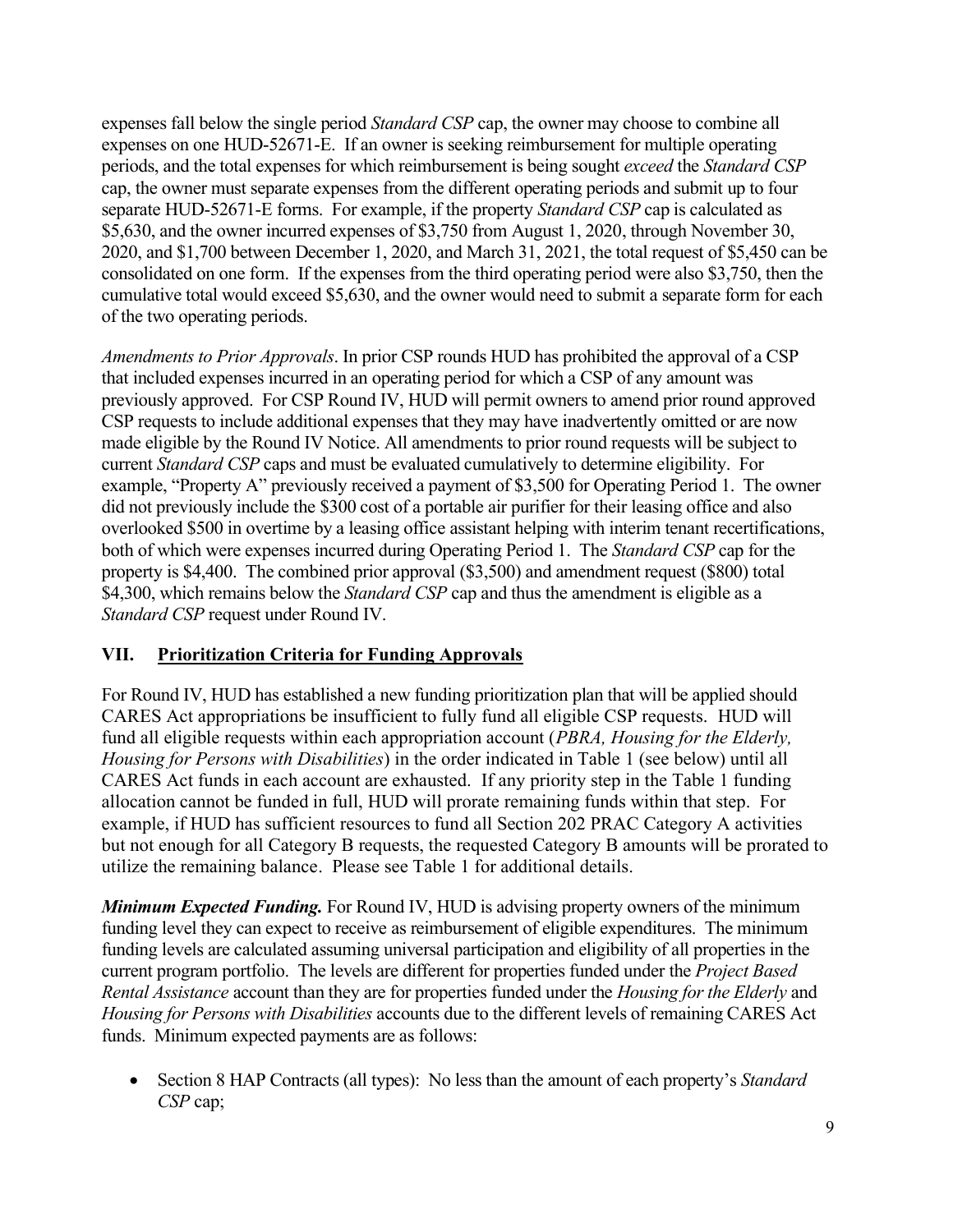• Section 202/811 PACs, PRACs, SPRACs: No less than 70 percent of the amount of each property's *Standard CSP* cap.

Please note that the minimum funding allocations are calculated per-property for Round IV, not per operating period or request form. For example, a property submitting requests under Round IV for three different operating periods (including prior round amendments) has the same minimum funding allocation for Round IV as a property with the same *Standard CSP Request* cap who submits a request for only one operating period under Round IV. Making requests for multiple operating periods does not increase the property's minimum expected funding level.

The portion of any eligible CSP request(s) that exceeds a property's minimum expected funding level will be allocated additional funds, based on the prioritization in Table 1. When a property requests a CSP that exceeds the minimum expected payment level, HUD will first allocate funds to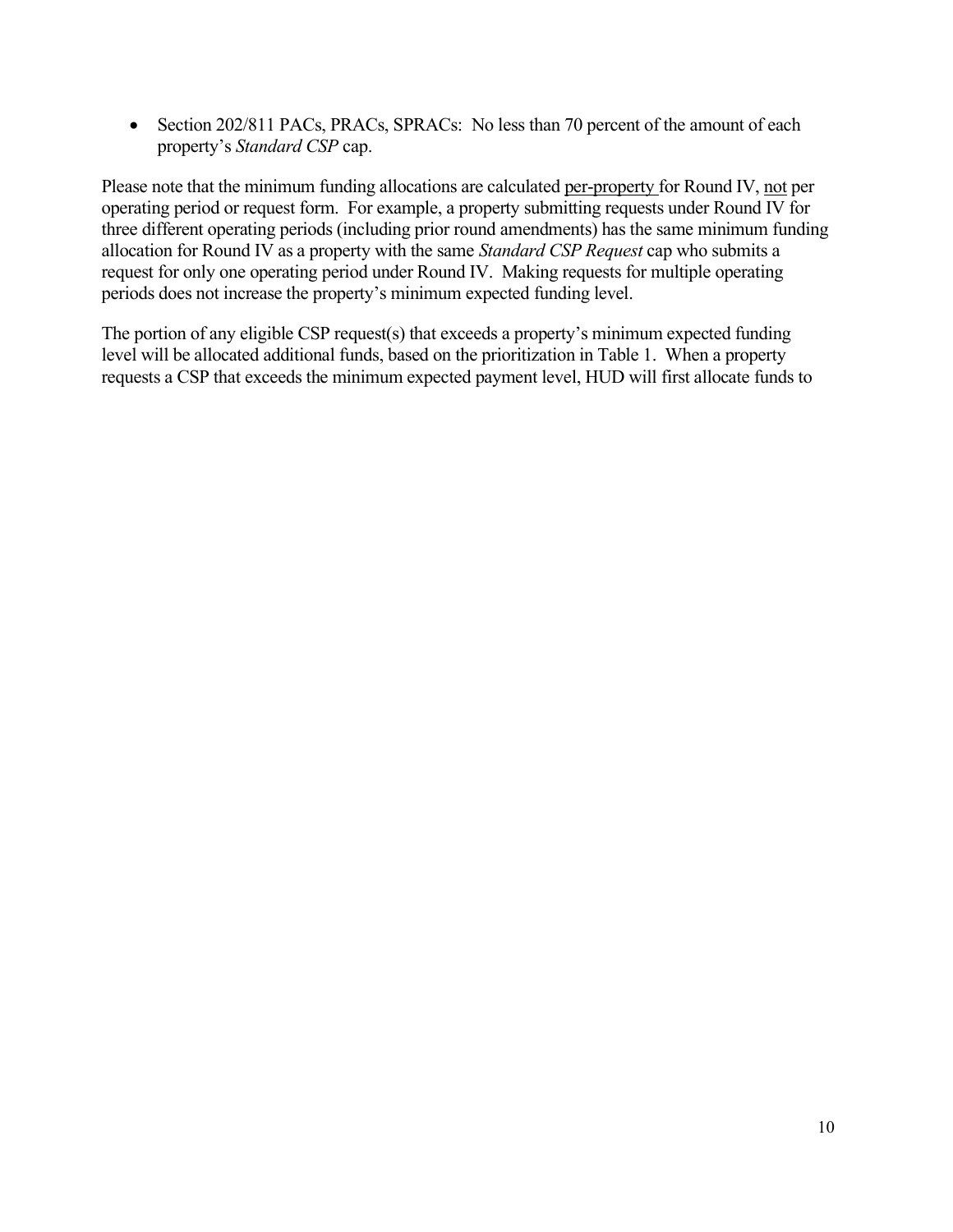the property's Category A expenses, then allocate to their Category B expenses. It is worth noting that all eligible funding requests were fully funded in prior CSP funding rounds.

# **Table 1. CSP Round IV Funding Prioritization**

### **PRIORITY 1: Fulfill Minimum Funding Levels**

• HUD will fund all eligible properties with an amount equal to the "minimum expected funding" level for each property or the full amount of their request, whichever is less. (This may include both Category A and Category B expenses.)

### **PRIORITY 2: Fund Remaining Needs for Category A Operational Expenses**

• Next, remaining funds will be allocated to address any balance of unfunded eligible Category A expenses such that all requests are incrementally funded at the same prorated level (up to 100% depending on available funds).

#### **PRIORITY 3: Fund Remaining Needs for Category B Eligible Capital Expenses**

- If additional CSP funds remain after all eligible Category A requests are fully funded, HUD will then allocate funds to address any unfunded portion of Category B *Eligible Capital Expenses*.
- *For Section 811/202 Only:* HUD will next allocate funds to incrementally increase the CSP such that the *total* allocation for each request is not less than the amount of the *Standard CSP* cap or the full request if it is less than the *Standard CSP* cap. If remaining balances are insufficient to fully fund this calculation, the incremental funding for all properties will be reduced at the same prorated level.
- Once all requests are funded up to the level of each property's *Standard CSP* cap, HUD will allocate any remaining funds for the portion of *Eligible Capital Expenses* that exceed the *Standard CSP* cap on a prorated basis in relation to each property's *Standard CSP*  cap amount. For example, remaining funding might be adequate to reimburse all remaining requests with an additional increment equal to 1.3 times their property's *Standard CSP* cap amount, though in no case will the approved amount exceed the total amount requested.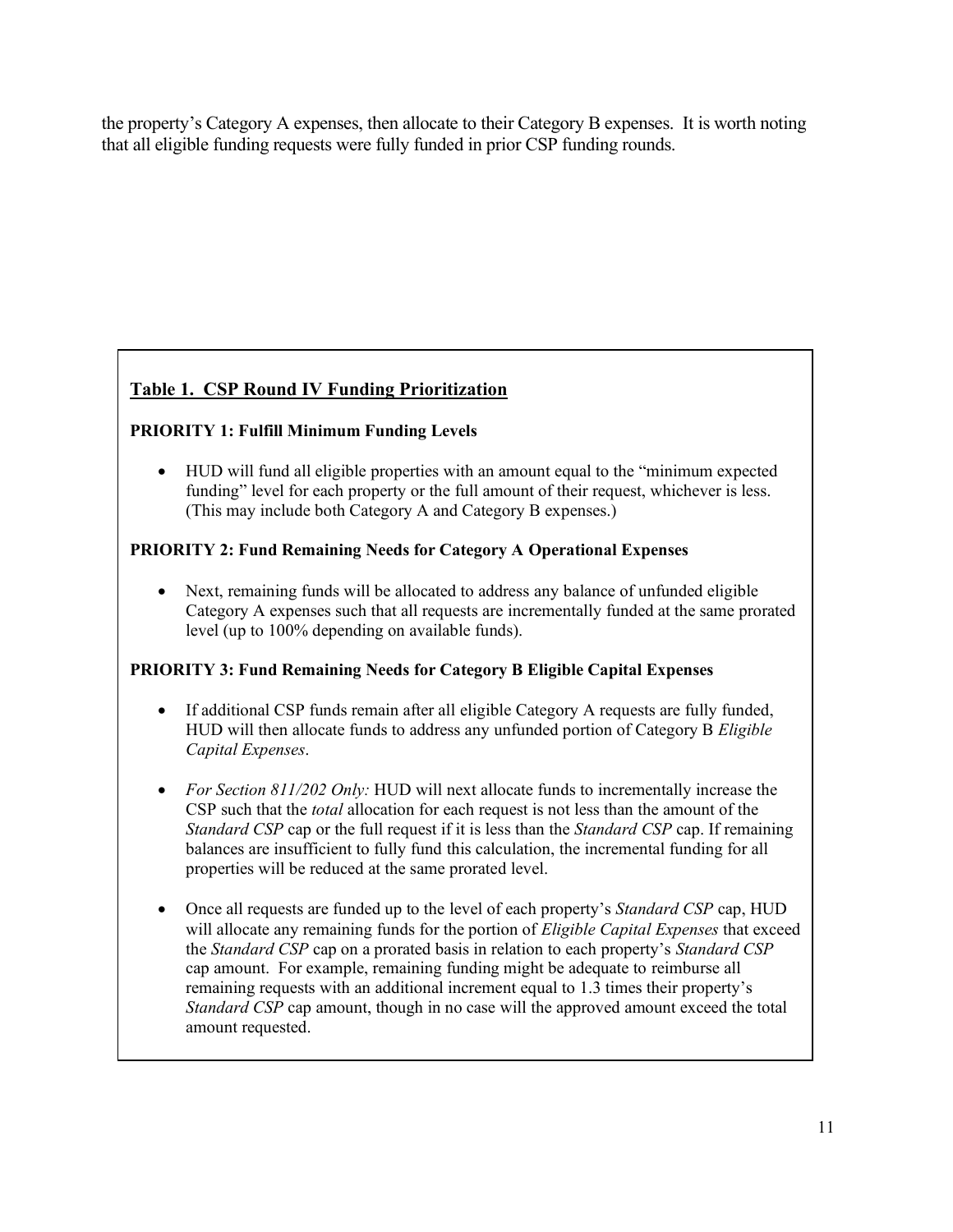### *CSP Funding Examples*

#### **Example A**

The *Standard CSP* request cap for "Property Z" is \$13,200. This property is a Section 202 PRAC, so their minimum expected funding level is \$9,240 (70 percent of the *Standard CSP* cap). Their CSP request for \$8,100 is below the minimum expected funding level and, assuming all property eligibility criteria are met, it will be fully funded.

#### **Example B**

The *Standard CSP* request cap for "Property Y" is \$6,100. This property has a Section 8 HAP, so their minimum expected funding level is also \$6,100 (100 percent of the *Standard CSP* cap). The property has requested reimbursement for \$15,600 in COVID-related costs, including \$8,200 in Category A expenses and \$7,400 in Category B expenses. (Note, because this request exceeds the *Standard CSP* cap it must meet additional eligibility and documentation requirements.) Assuming all eligibility criteria are met, the property will be approved for a payment of no less than \$6,100, all of which will be allocated toward their Category A expenses (Priority 1 in Table 1). Dependent on funds remaining after all other CSP requests are funded at the minimum expected level, the property will receive additional amounts covering all or a portion of the unfunded balance of their request. The \$2,100 of unfunded Category A expenses are given higher priority (Priority 2) than the \$8,200 in unfunded Category B expenses (Priority 3).

#### **Example C**

The *Standard CSP* request cap for "Property X" is \$14,520. This property is a Section 202 PRAC, so their minimum expected funding level is \$10,164 (70 percent of the *Standard* cap). The property submits a CSP request for \$11,500, which includes \$6,800 in Category A expenditures and \$4,700 in Category B expenditures. Assuming all eligibility criteria are met, the property will be approved for no less than \$10,164, including all \$6,800 of the Category A expenses and \$3,364 in Category B expenses (Priority 1 in Table 1). Depending on the funds remaining after all other requests are funded at the minimum expected level (Priority 1) and after all Category A requests are fully funded (Priority 2), the owner may be reimbursed for all or a portion of the \$1,346 balance of their Category B request (Priority 3).

#### **VIII. Financial-Need Requirements and Use of Other Project Funds**

For Round IV, HUD will retain financial-need requirements consistent with prior rounds but will waive certain criteria in the case of *Standard CSP* requests made for expenses incurred only in Operating Period 4 to encourage beneficial expenditures by owners (see *Exceptions to Financial-Need Requirements for Certain Requests*, below).

*Demonstrated Need for Additional Subsidies.* CSPs will be approved only for critical funding needs, meaning those financial needs that cannot be addressed with other project funds or external resources. Such project resources include both current funds and revenue increases that can reasonably be expected within the next 9 months after the date of the request, including but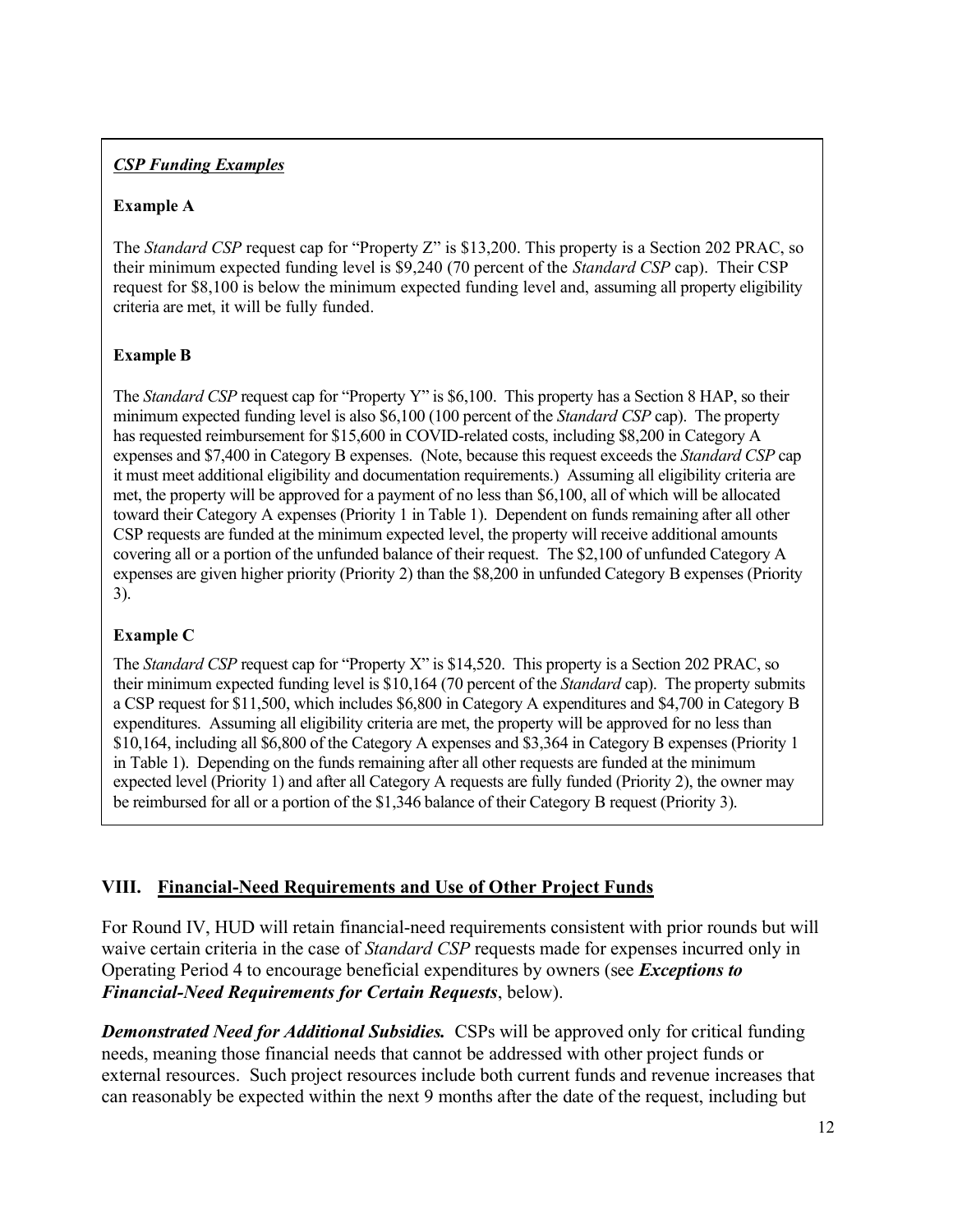not limited to surplus cash generated from anticipated inflationary or market-adjusted contract rent increases.<sup>9</sup> A CSP may not be requested to address any cost increases for which the owner has already been, or is in the process of being, compensated through other federal, state, or local government COVID-19 assistance programs or through donations from other sources.<sup>10</sup> Projects with current residual receipts account balances, whether governed by a Section 8 HAP or an FHA regulatory agreement, must first utilize any balances in those accounts that are in excess of \$250 per unit prior to receiving approval for a CSP. HUD will approve requests to use residual receipts to fund the expenses identified above, notwithstanding limitations on uses in Chapter 25 of Housing HUD Handbook 4350.1. When considering financial position, HUD will not view loans from Reserve for Replacement (R4R) account balances as a source of funds to offset COVID-19 costs. CSP reimbursements for eligible expenses may be used to replenish R4R accounts if amounts were/are borrowed to offset COVID-19 related operating cost increases incurred from March 27, 2020, through October 31, 2021.

Properties that anticipate recognition of surplus cash at the close of their current project fiscal year and any Section 8 project for which the owner anticipates taking distributions at any point within the next 12 months are not eligible for a CSP. In addition, any Section 8 owner who took distributions following the announcement of CSPs on July 23, 2020, is not eligible to now receive a CSP for expenses incurred in the first, second, or third operating period (March 27, 2020 to March 31, 2021). In cases where costs to address COVID-19 may have unexpectedly escalated in recent months, HUD will allow a CSP for Operating Period 4 (April 1, 2021, to October 31, 2021) without regard to distributions taken prior to issuance of this Notice.

Owners must certify as to the project's financial need for the CSP and in certain cases will be required to submit additional documentation of the project's financial position (see Section X). Variances in property financial performance over the next 12 months that result in previously unanticipated surplus cash will not be construed as a violation of the owner certification of financial need. However, should a Section 8 property realize surplus cash in this context, the owner will be subject to the following additional restrictions:

- The owner must agree to deposit an amount at least equal to the amount of the CSP in the project residual receipt account prior to taking cash distributions at any point from the issuance of this Notice through September 30, 2022.
- If the Section 8 contract and governing regulations do not require the project to maintain a residual receipt account, the owner must agree that upon taking distributions at any point from the issue date of this Notice through September 20, 2022, an amount at least equal to

<sup>&</sup>lt;sup>9</sup> Includes increases in contract rent when the contract is renewed and annual rent adjustments. For these purposes, owners with contracts under budget-based rents should assume an increase in contract rents of no more than 3 percent, though actual approved adjustment may ultimately be higher or lower. All rent increases and adjustments are subject to the availability of appropriations.

<sup>&</sup>lt;sup>10</sup> These conditions on disbursements to owners exclude repayment of owner advances provided in 2020 or 2021 to cover temporary cash shortfalls when the advances were previously approved by HUD. Repayment of such advances will be allowed without regard to the CSP.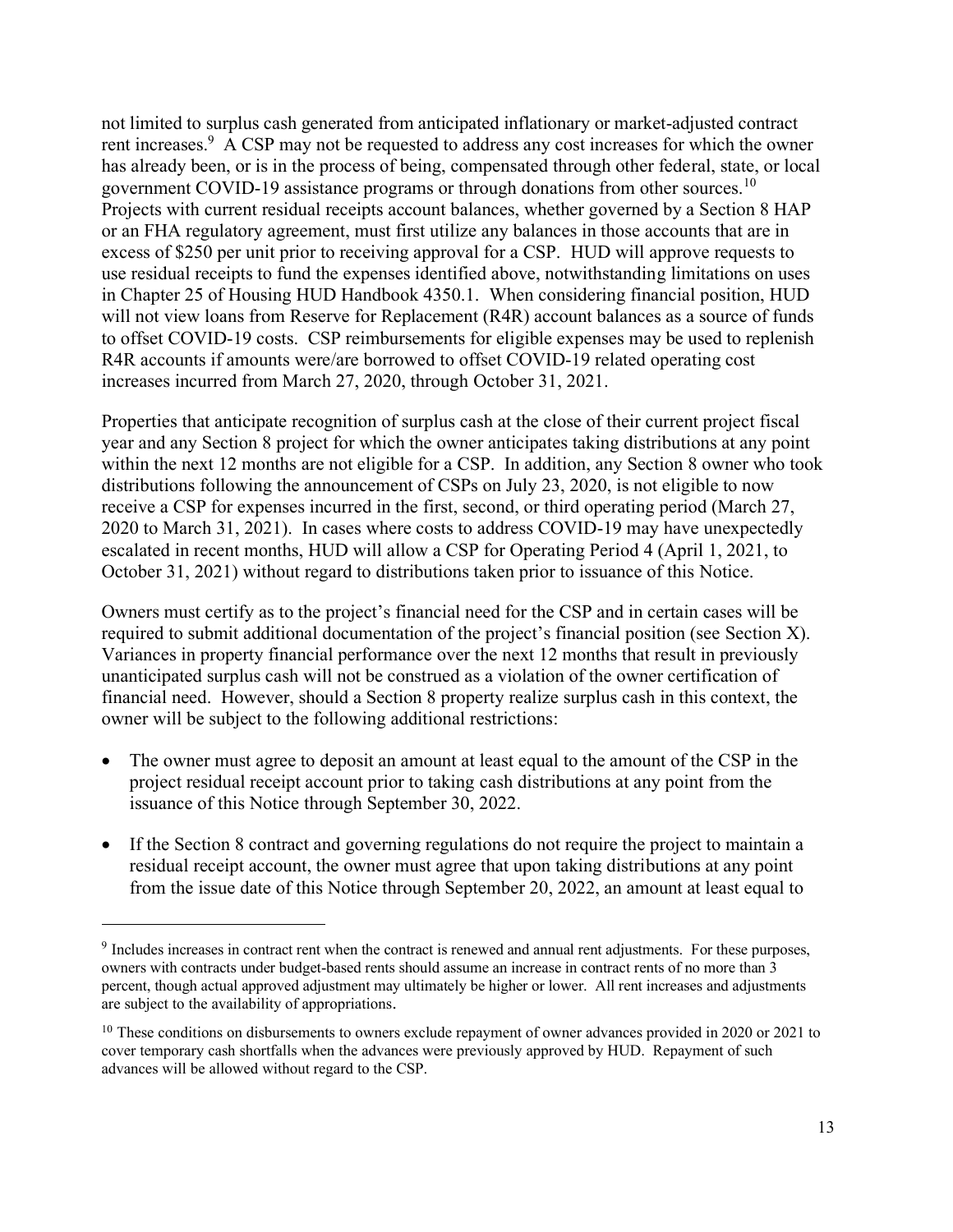the amount of the CSP must be retained in the operating account over-and-above resources needed for current operating requirements (surplus cash) to address future project costs.

*Exceptions to Financial-Need Requirements for Certain Requests.* For expenses incurred only during Operating Period 4 (April 1, 2021, through October 31, 2021), HUD will approve *Standard CSP* requests without regard to a property's projected surplus cash or residual receipt account balances. Owners may request reimbursement for eligible expenses incurred during Operating Period 4 without regard to their cash position, expected revenue, planned distributions to owners, or residual receipt account balances. Owners must still certify that the CSP is not requested to address any cost increases for which the owner has already been, or is in the process of being, compensated through other federal, state, or local government COVID-19 assistance programs or through donations from other sources.<sup>11</sup> Properties requesting funds for any prior operating period (1, 2, or 3) or making a request that exceeds the *Standard CSP* cap amount for Operating Period 4 must meet all financial need criteria and agree to limit distributions of surplus cash, as described in the preceding paragraph.

*Note on Exclusion from Contract Rent Increases/Adjustments***.** CSPs are currently the only permitted mechanism for owners to receive compensation through HUD Multifamily rental assistance programs for COVID-19 cost increases incurred from March 27, 2020, through October 31, 2021. One-time or temporary expenses, whether reimbursed with a CSP or funded from other sources, must be excluded from computations of future budget-based rent adjustment (BBRA) requests. Routine annual BBRAs should incorporate COVID-19 cost impacts only to the extent an increase can be anticipated to persist on a long-term basis (e.g., continuing use of higher-quality air filters) and must not annualize temporary monthly cost increases incurred in recent months. Further, any temporary supportive service enhancements funded from any source must be disregarded by appraisers when completing rent comparability studies for Section 8 properties, as these are not characteristic of the market value of rents at the property.

 $11$  HUD recognizes owners may have requests seeking funds from multiple assistance programs that are pending at the time they submit their CSP request. Should an owner receive or be approved to receive other funds that render the property ineligible for reimbursement through a CSP *prior to receiving approval for the CSP*, they should contact HUD or the Contract Administrator to withdraw their request.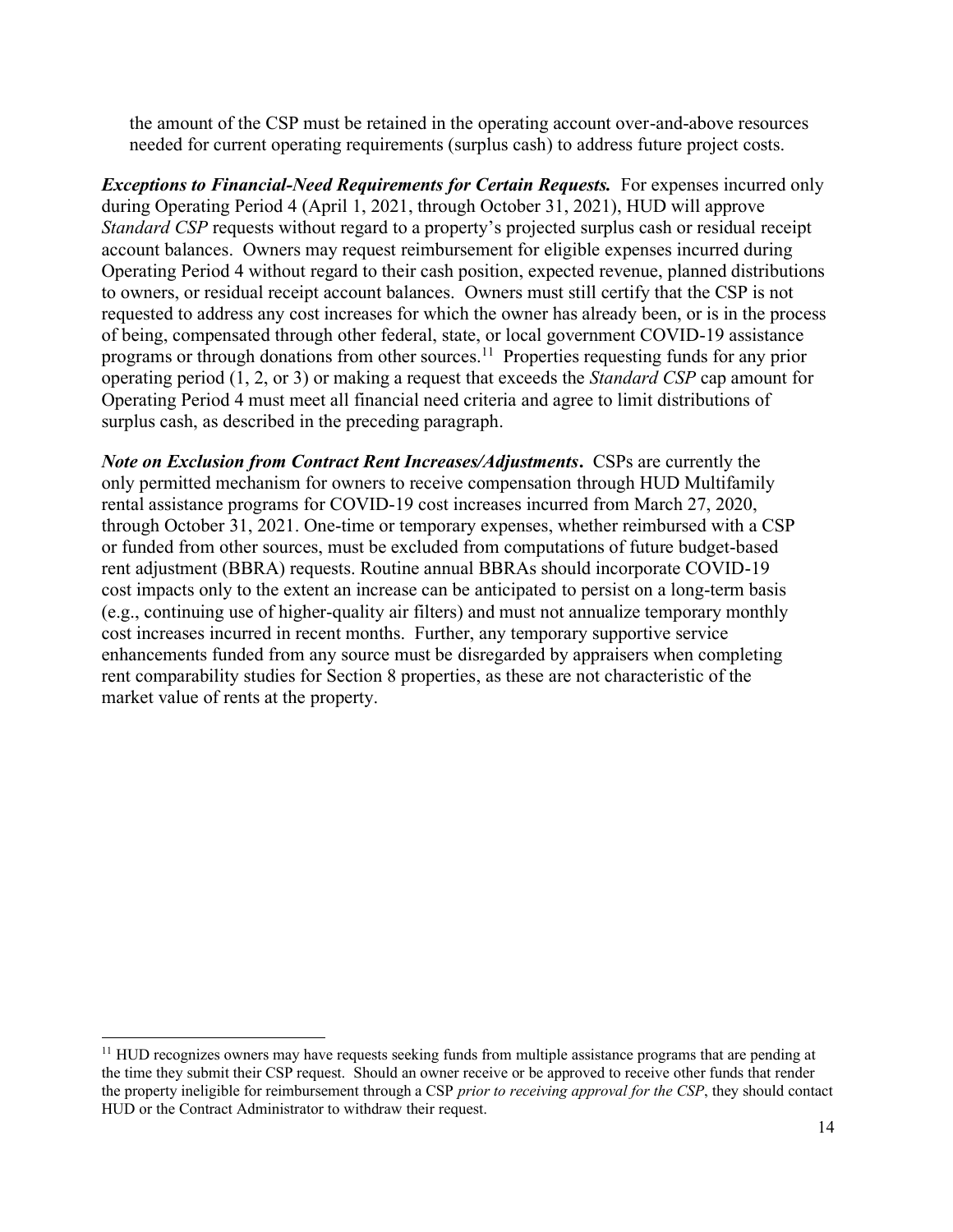#### *Illustrations of Financial-Need Requirements*

**Example 1:** "Property K" is a Section 8 HAP with rents that have historically generated surplus cash and allowed payment of distributions to owners twice a year. While the property has experienced notable cost increases due to COVID-19, the owner still anticipates being able to take modest distributions from surplus cash at the end of their current project fiscal year.

This property is only eligible to seek CSP reimbursement for expenses incurred in Operating Period 4 up to the amount of their *Standard CSP* cap. The owner's ability to take surplus cash distributions will not be impacted by the CSP. The property is not eligible to receive reimbursement for expenses incurred in Operating Periods 1, 2, or 3, nor to receive amounts above the *Standard CSP* request cap.

**Example 2:** "Property J" is a Section 8 property but has faced greater financial hardships this past year compared to "Property K." The property incurred significant expenses related to COVID-19 after several staff and residents contracted the virus. At the same time, it experienced other increases in operating costs for snow removal and routine repairs. While the property owner has typically taken surplus cash distributions, they did not do so in 2020, nor are they projecting any surplus cash for their current project fiscal year. Even after taking into account a pending Operating Cost Adjustment Factor rent increase, they do not expect the additional income will be sufficient to offset the deficits accrued this past year. Earlier this year the owner requested a release of residual receipts to help prevent a mortgage default, and the account balance is now below \$250 per unit.

This property meets all CSP financial need requirements. They are eligible to request reimbursement for all eligible COVID-19 costs incurred in Operating Period 4 and can include eligible costs from prior operating periods that were not previously reimbursed. Since the property also meets the threshold criteria for larger requests, they can request an amount that exceeds the *Standard CSP*  request cap. The amount of funds they ultimately receive will depend on remaining CARES Act balances relative to the Funding Prioritization Schedule in Table 1.

### **IX. Other Eligibility Requirements and Conditions**

*Properties in Good Standing.* To receive funding through a CSP, a property must be in good standing with HUD. More specifically, if the project received a less-than-satisfactory rating on its last Management and Occupancy Review, corrective actions satisfactory to the Contract Administrator (CA) and/or HUD must have been taken or a plan for those corrective actions and an acceptable timeframe for their completion must have been approved by the CA/HUD. The owner must be current in the submission of audited or owner-certified Annual Financial Statements (AFS), if applicable, and must not have any outstanding findings. Projects requesting a CSP must have a REAC score of at least 60 or, if they do not, must have submitted a plan that is acceptable to HUD to correct any identified deficiencies. Owners must be actively vouchering for monthly subsidy for a property and be current in vouchering in order to be eligible for a CSP for that property. When otherwise eligible, properties that have recently achieved good standing are eligible to submit (or resubmit) requests for prior CSP operating periods, in addition to making a request for Operating Period 4.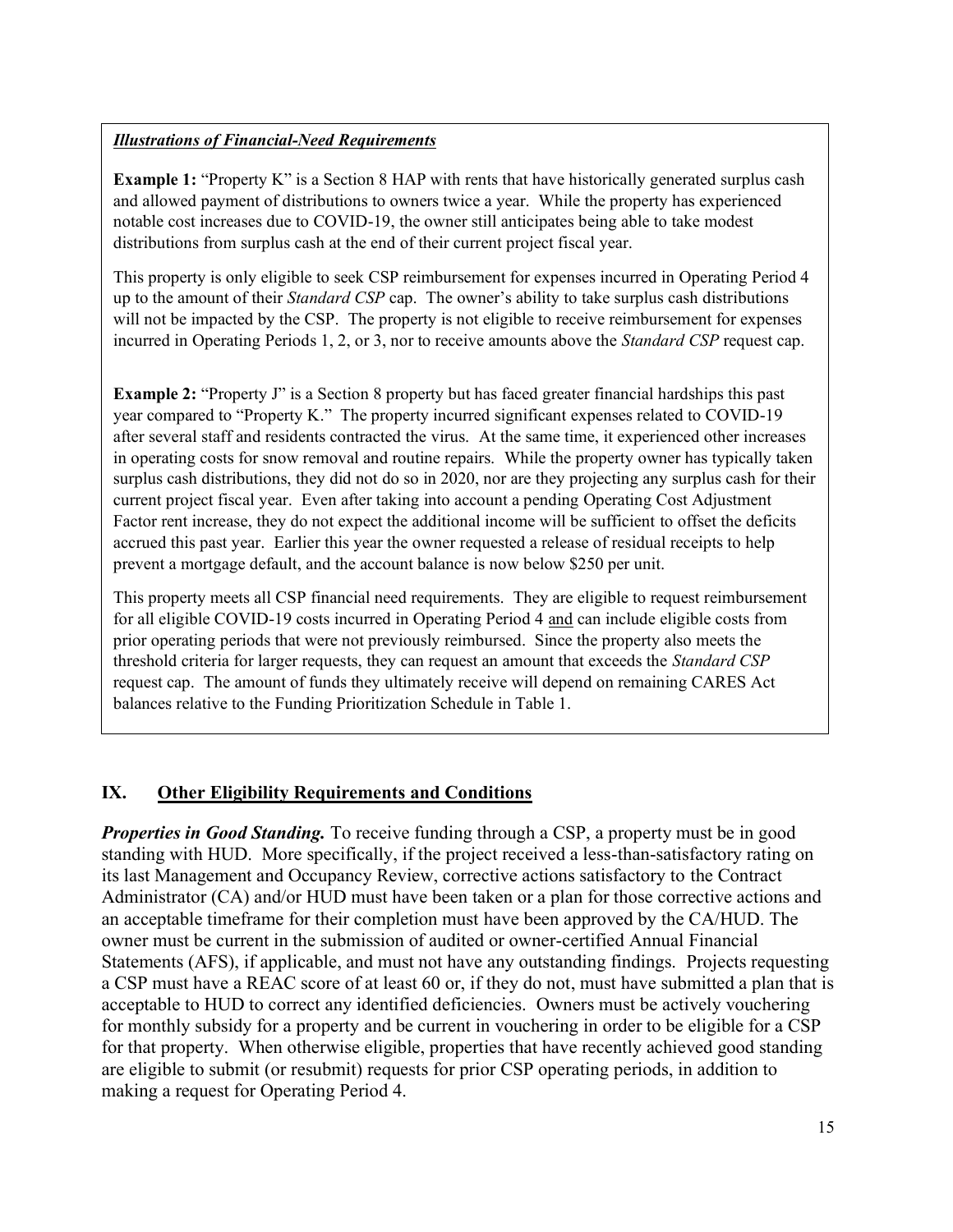Section 8 properties that have provided a 120-day notice of intent to opt-out of the program (see *Section 8 Renewal Policy Guidebook*, Section 11-4.G) are not eligible, nor are properties with contracts for which an 8(bb) transfer has been requested in conjunction with a mutual agreement to terminate.

*Treatment of funds for Category B expenses upon receipt.* For projects with a Reserve for Replacement account controlled by HUD or an outside entity, CSP amounts paid as reimbursement of Category B costs must be transferred into the project's Reserve for Replacement account unless the funds are required to repay an owner advance previously approved by HUD, to offset cost increases resulting from COVID-19, relieve project debt directly related to the expenditures being reimbursed by the CSP, or address any operating deficits during the project fiscal year in which payment is received. Properties that meet all financial need requirements described in Section VIII will generally not need to transfer funds to their Reserve for Replacement account but may do so if their financial position ultimately allows.

# **X. Process for Requesting Funds**

Form Submission. Owners must submit standard form [HUD-52671-E](https://www.hud.gov/program_offices/administration/hudclips/forms/hud5a) for all CSP requests, including the accompanying certifications and signature page, to the office that currently processes their monthly voucher payment (i.e., Contract Administrator or administering HUD field office). As of this Notice publication date, revisions to the CSP request form are pending. An updated version form is expected to be posted on HUDCLIPS no later than October 1, 2021 (CSP Round IV requests will not be accepted on versions of the form dated 3/21 or earlier). All owners of Section 8 projects that are subject to a HAP contract administered by a Performance-Based Contract Administrator (PBCA) must submit requests to their PBCA. Properties with contracts currently administered by HUD or a Traditional Contract Administrator must submit directly to the relevant HUD Multifamily Regional or Satellite office. Given work processes during the coronavirus pandemic and limited access to standard mail, electronic submissions via email are required and may utilize digital signatures, consistent with Notice H-2020-10. Submissions to HUD should be directed to each office's centralized incoming email box. Owners should save and submit the form in its original fillable PDF format to facilitate more rapid processing. Note, the form must be signed by the property owner or their authorized signatory. Documentation of legal delegations of signature authority to third-party management agents may be required.

CSP funding is not being provided on a first-come, first-served basis. **All requests received by HUD or the PBCA by 11:59 PM local time on November 19, 2021,** will be given equal consideration and allocated funding consistent with the prioritizations stated in Section VII. Requests received after this deadline may be evaluated at HUD's discretion only after all other eligible CSPs have been funded. In no case will requests received after November 30, 2021, be considered for funding. Owners may submit only one request form per property for each operating period. Owners must identify the request as either a *Standard CSP* or a request above the *Standard CSP* cap, which is determined by comparing the total expenses to the cap calculated on the HUD-52671-E, consistent with the formula described in Section VI.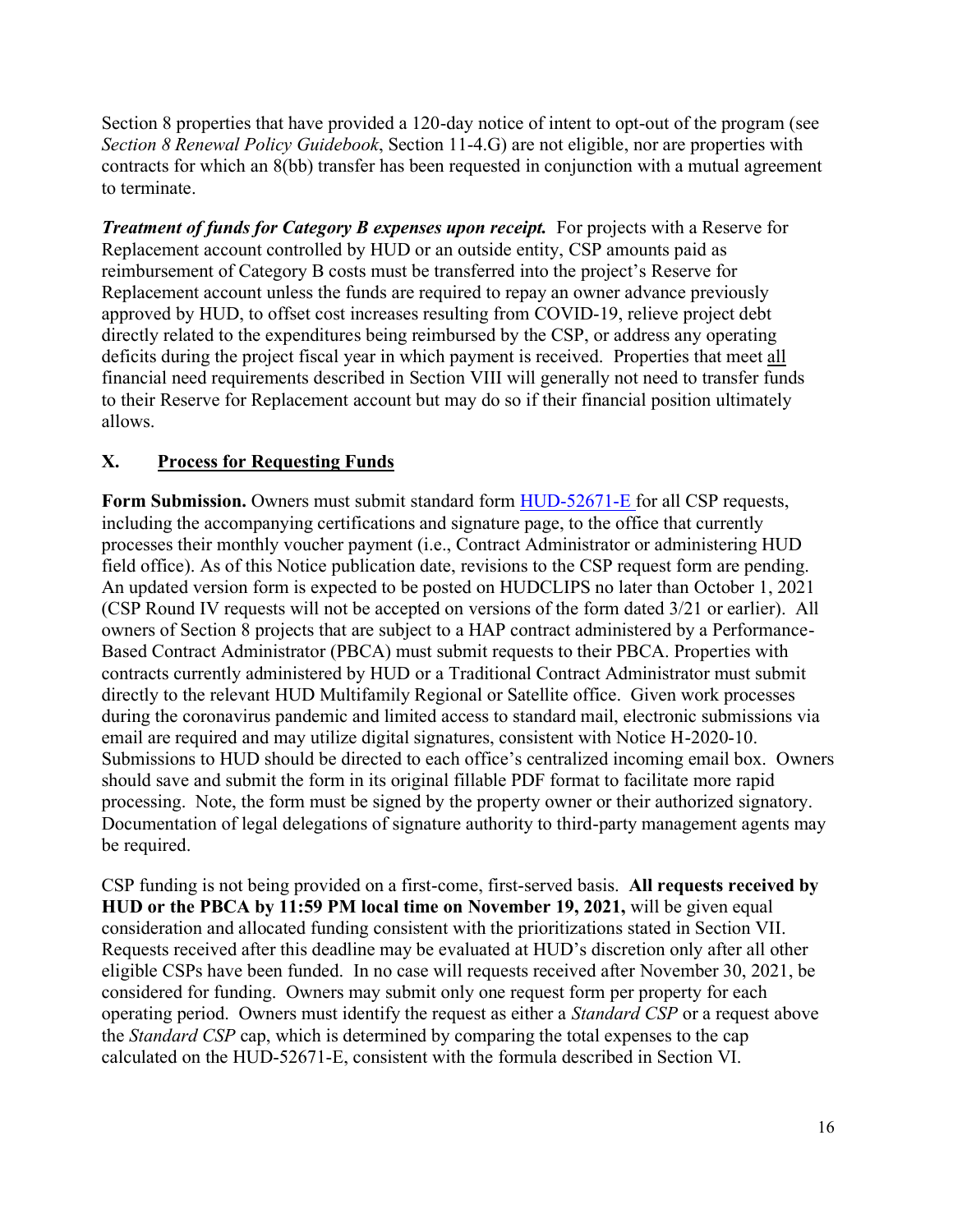*Additional Requirements for All Larger Requests.* Supporting documentation for expenses and demonstrated level of need is required only for payment requests above the *Standard CSP*  request level. Receipts, payroll documentation, or other record of payment must be provided for any form line-item totals that exceed \$500. Documentation is required for all expenses on these lines and not just for the portion of expenses that exceed the *Standard CSP* cap amounts. Supporting documentation must be clear, concise, and well-organized (i.e., clearly labeled by form line-item).

In addition, owners requesting amounts above the *Standard CSP* cap must provide a brief explanation of the conditions that necessitated the expenditures. Narratives should explain how COVID-19 risks at the property justify the higher amounts requested. This may include the number of residents reporting infection, any required quarantines, known exposure at the property, community infection rates, and local health directives and must describe specific activities taken in response to such conditions.

For requests that exceed the *Standard CSP* cap amount, the CA/HUD may also review prior-year AFS for Section 8, Section 202, and Section 811 properties to determine recent availability of surplus cash and identify any owner distribution taken (where permitted). All properties that are not required to submit an AFS must submit one (owner-certified allowed) with any request above the *Standard* CSP request level for the property, or, if not available, must submit a surplus cash computation as of September 30, 2021. Properties showing positive cashflow on their most recent AFS or surplus cash calculation must also submit an explanation of recent or expected changes in financial position to establish that the property's financial needs are consistent with the requirements in Section VIII, for example by presenting evidence of material operating cost increases, such as extensive repairs or COVID-19 related costs, that are in excess of the previously reported surplus cash or a current surplus cash calculation (unaudited submissions permitted). Short-term cashflow concerns, such as those arising from delayed tenant rent payments or delayed processing of interim recertifications, will not be accepted as a sufficient justification.

*Additional documentation for Larger Capital Expenditures.* In addition to the documentation required for all requests that exceed the *Standard CSP* cap, owners requesting amounts for *Eligible Capital Expenses* as part of a CSP that exceeds the *Standard CSP* cap must also include a separate narrative description of the facility improvements made, including a list of any major building components that were replaced or improved. An owner must provide evidence that three written bids were obtained for any capital expenditures above \$25,000. HUD may limit CSPs to the lowest bid. For internet infrastructure requests, narratives must include an explanation of how the owner has and will continue to pay for monthly internet services for residents (e.g., owner funds, local grants, optional fee-based access, etc.). HUD may request other information during the review process, including but not limited to information on related uses of Reserve for Replacement funds and comparisons of planned baseline expenditures for building components compared to increased costs with enhancements to mitigate the impacts of COVID-19.

*Communications During HUD/CA Processing of Requests.* Should a CSP request be found by HUD/CA to have errors or incomplete documentation, the form HUD-52671-E may be returned to the owner for correction. The owner will receive notification via email and/or phone call of the deficiencies and will be required to correct the form and/or documentation and return materials to the reviewer. The HUD/CA reviewer will provide the owner with a minimum of two (2) business days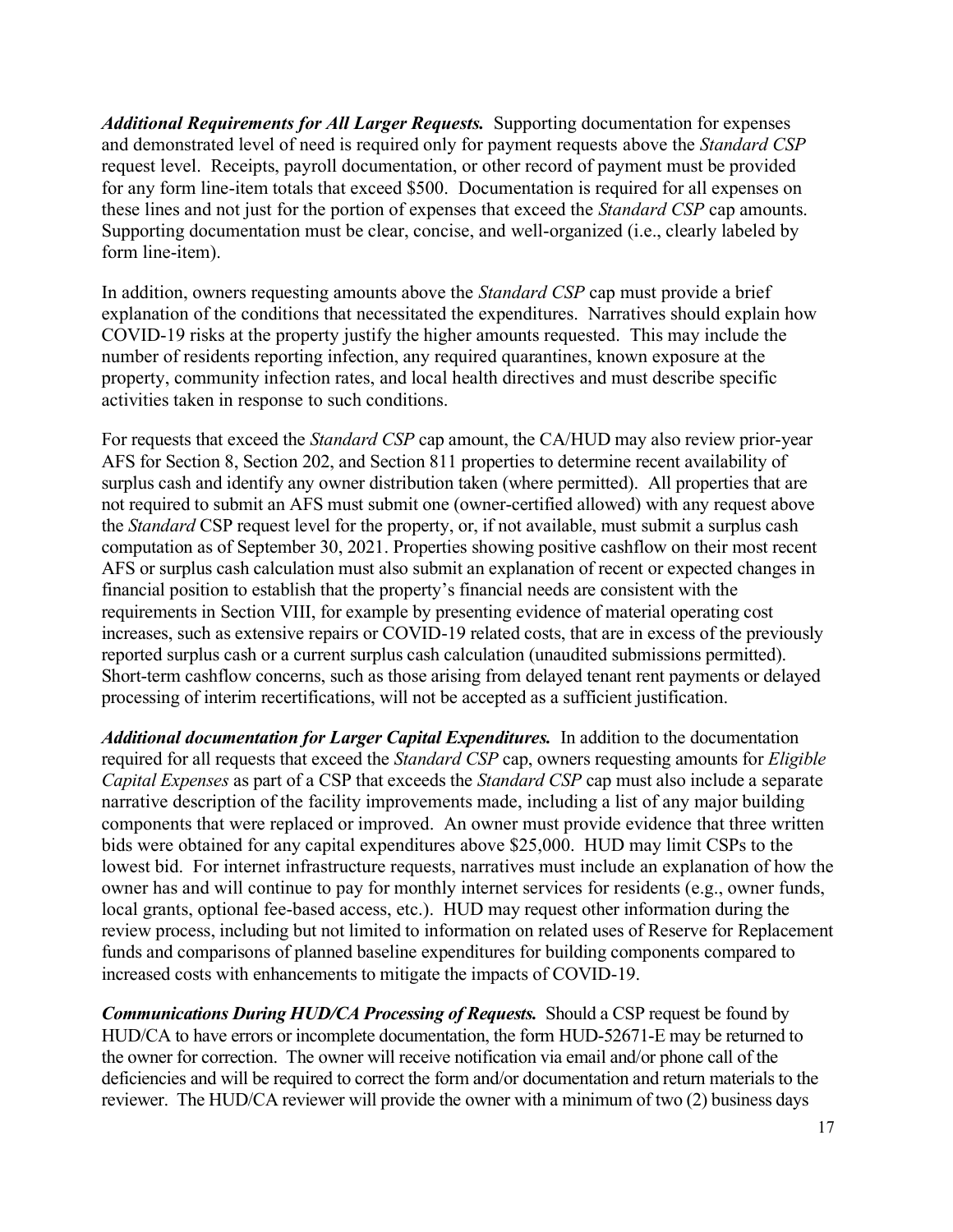to remedy the deficiency, and will specify the due date in their notification to the owner. If the owner does not respond within the timeframe established by HUD/CA or if the owner's response is insufficient, the CSP request will be denied or reduced accordingly. Requests for amounts that exceed the *Standard CSP* cap that lack sufficient documentation and/or do not meet other requirements will automatically be evaluated for payment of lesser amounts under *Standard CSP* caps.

# **XI. Record Retention and Reporting**

Section 15011 of the CARES Act requires monthly reporting on activities by recipients who receive more than \$150,000 in CARES Act funding. The Department is working in coordination with the Office of Management and Budget (OMB) to ensure that this reporting requirement can be fulfilled by recipients of CARES Act funding where required in a manner that utilizes existing reporting streams to the greatest extent possible to provide the necessary transparency and accountability with minimal additional burden. If supplemental reporting is determined to be necessary for any Section 8 PBRA, Section 202, or Section 811 properties, further guidance will be released by the Department.

Owners must maintain detailed supporting documentation of all expenses reimbursed by HUD through any CSP, such as receipts, paid invoices, and staff time and attendance records. Documentation must be made available upon request to HUD, its duly authorized representative, the HUD Office of the Inspector General, the Comptroller General of the United States, or a U.S. Attorney, for purposes of audit or other compliance monitoring.

Federal regulations at 2 CFR 200.334 require property owners to retain documents related to all financial management and activities supported with federal funds for a period of three (3) years from the date of submission of the final expenditure report, which in this case shall run from the date the CSP request is submitted. However, 2 CFR 200.334(b) allows federal agencies (including HUD) to extend the record-retention period for non-federal entities if this is done in writing. Therefore, HUD reserves the right to extend the record-retention period beyond three (3) years and will notify owners in writing if such extensions are warranted.

Amounts received from a CSP shall be treated as project funds and must be managed consistent with other rental assistance provided by HUD under the applicable HAP, PAC, PRAC, or SPRAC contract. CSP funds must be deposited into the project's general operating account (account 1120 on the Balance Sheet) and recorded as Special Claims Revenue (account 5193). The project accountant must also include a footnote in the *Notes to the Annual Financial Statements* that states how much was received and how it was used. Once recorded in the Operating Account, amounts received for Category B expenses may be transferred or disbursed consistent with the guidance in Section IX of this Notice. CSP amounts must be included in the Schedule of Expenditures of Federal Awards (SEFA) for the year. Any deposit of surplus cash in the project residual receipts account or retention of amounts in the project operating account that is done in accordance with Section VIII of this Notice must also be clearly denoted. The [CFDA](https://sam.gov/content/assistance-listings) number for CSP amounts is the same as the primary rental assistance contract under which amounts are received. As with other project funds, the expenditure of CSP funds must be done in a manner that is consistent with all applicable civil rights laws, including the Fair Housing Act, Title VI of